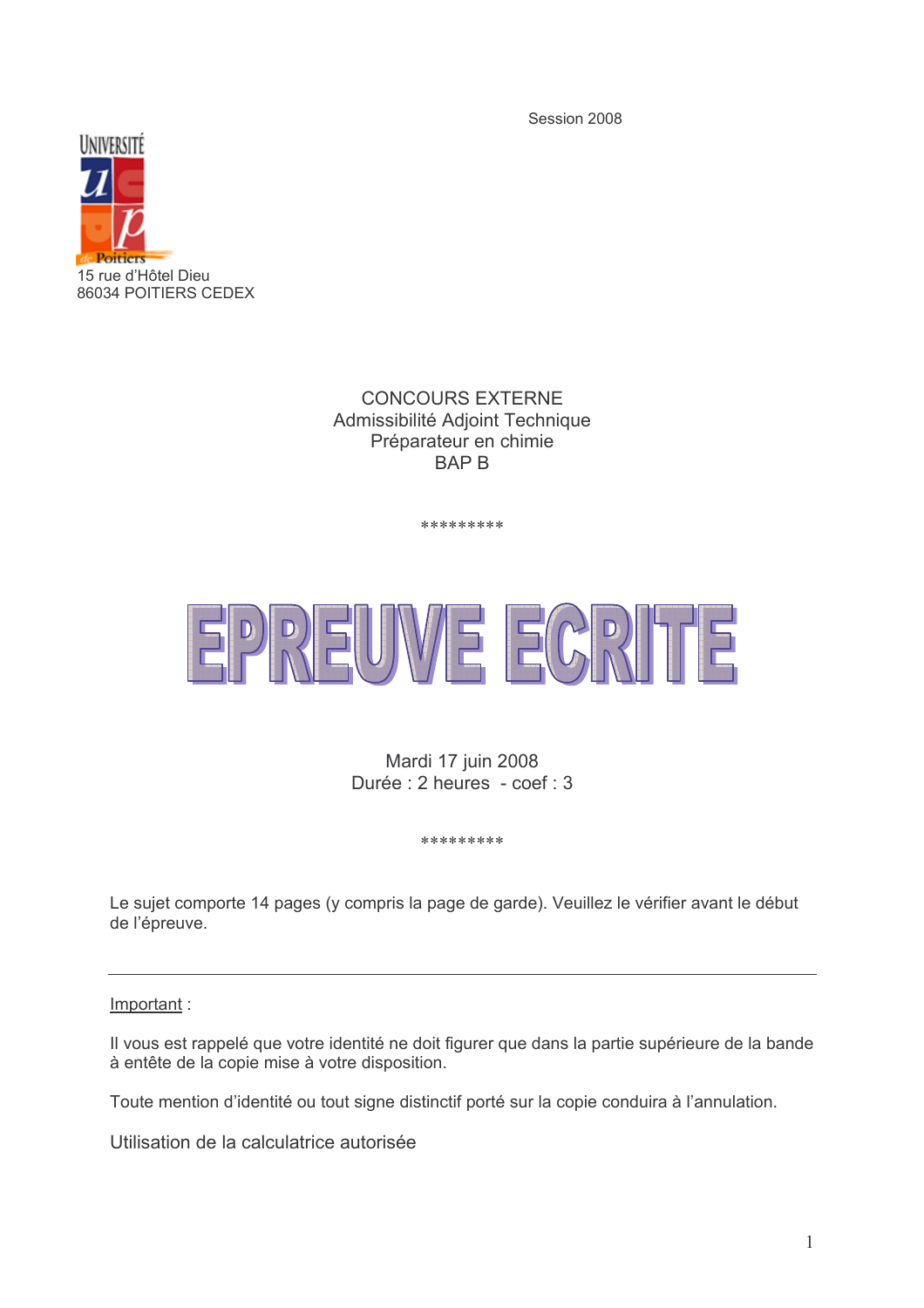### I Préparation de solutions (14 points) :

1) Pour préparer une solution à  $0.5 \text{ mol.} L^{-1}$  de permanganate de potassium on dispose des masses molaires des éléments suivants :

| K: 39,1  | H: 1,0 | Mn : $54,9$ |  |
|----------|--------|-------------|--|
| Na: 23,0 | O:16,0 | Mg: 24,3    |  |

- Donner la formule brute du permanganate de potassium :
- Calculer sa masse molaire :

- Quelle quantité doit-on peser pour préparer 500 mL de solution à 0,5 mol.L<sup>-1</sup> ?

- A partir de cette solution mère, on réalise une dilution pour obtenir une solution à 10  $mmol.L^{-1}$ .
- Quel volume de la solution mère doit-on prélever pour un volume final de 100 mL ?  $\omega_{\rm{eff}}$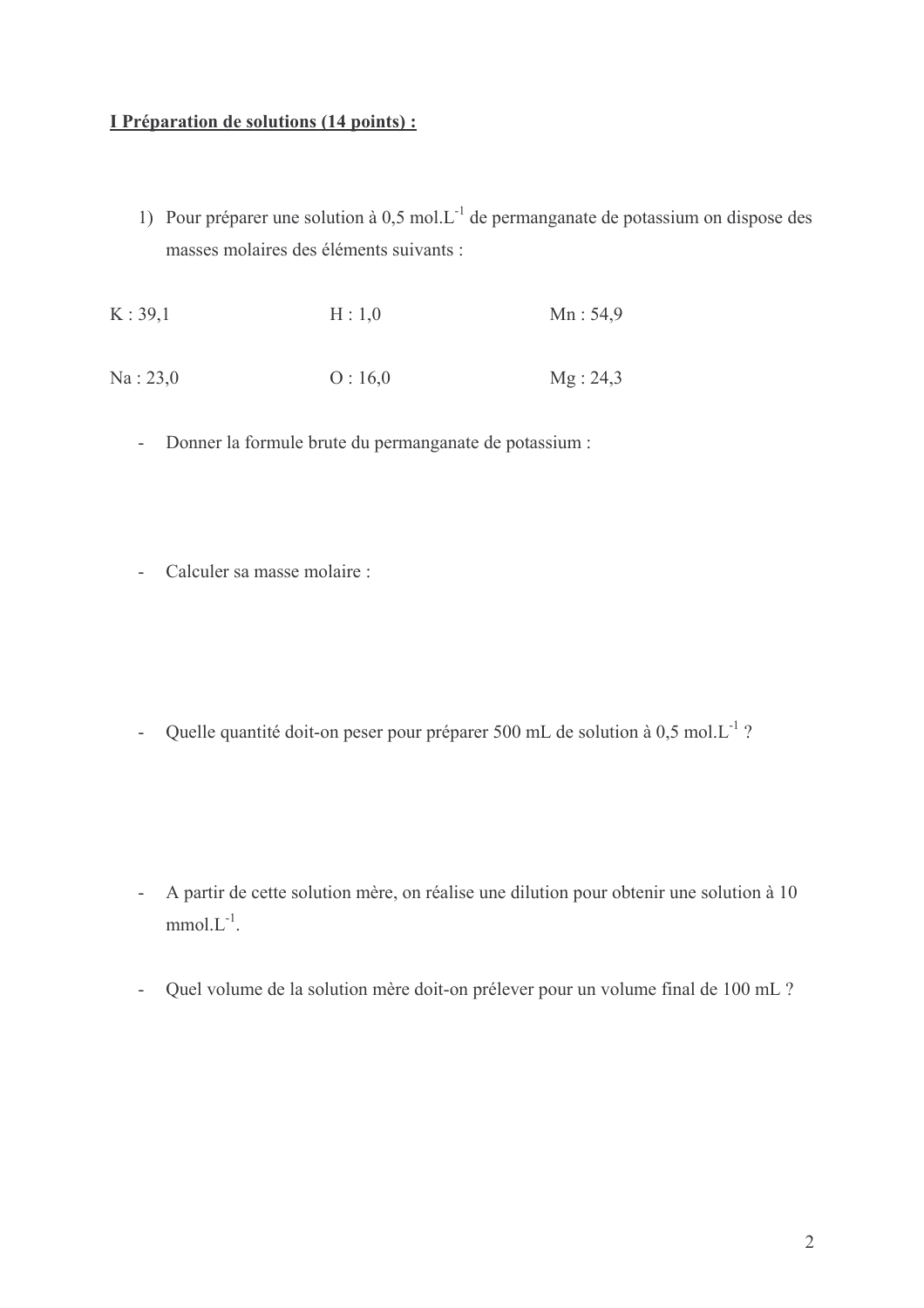Pour l'ensemble de cette préparation vous disposez du matériel suivant :  $\Box$ 

Lequel allez-vous choisir?

- Pipette jaugée  $\Box$ Pipette graduée  $\Box$ **Burette**  $\Box$ Propipette  $\Box$ Becher  $\Box$ Fiole jaugée  $\Box$ Éprouvette  $\Box$ Ballon rodé  $\Box$
- 2) Vous devez préparer une solution diluée d'hydroxyde de sodium à partir d'une solution commerciale, livrée en bidon de 50 Litres. Vous disposez des informations suivantes :

**NaOH**  $MM = 40$ Solution à 32 %  $d = 1,35$ 

- Quel volume de solution commerciale d'hydroxyde de sodium devez-vous prélever pour préparer un litre d'une solution diluée à 0,5 mol. L<sup>-1</sup> ?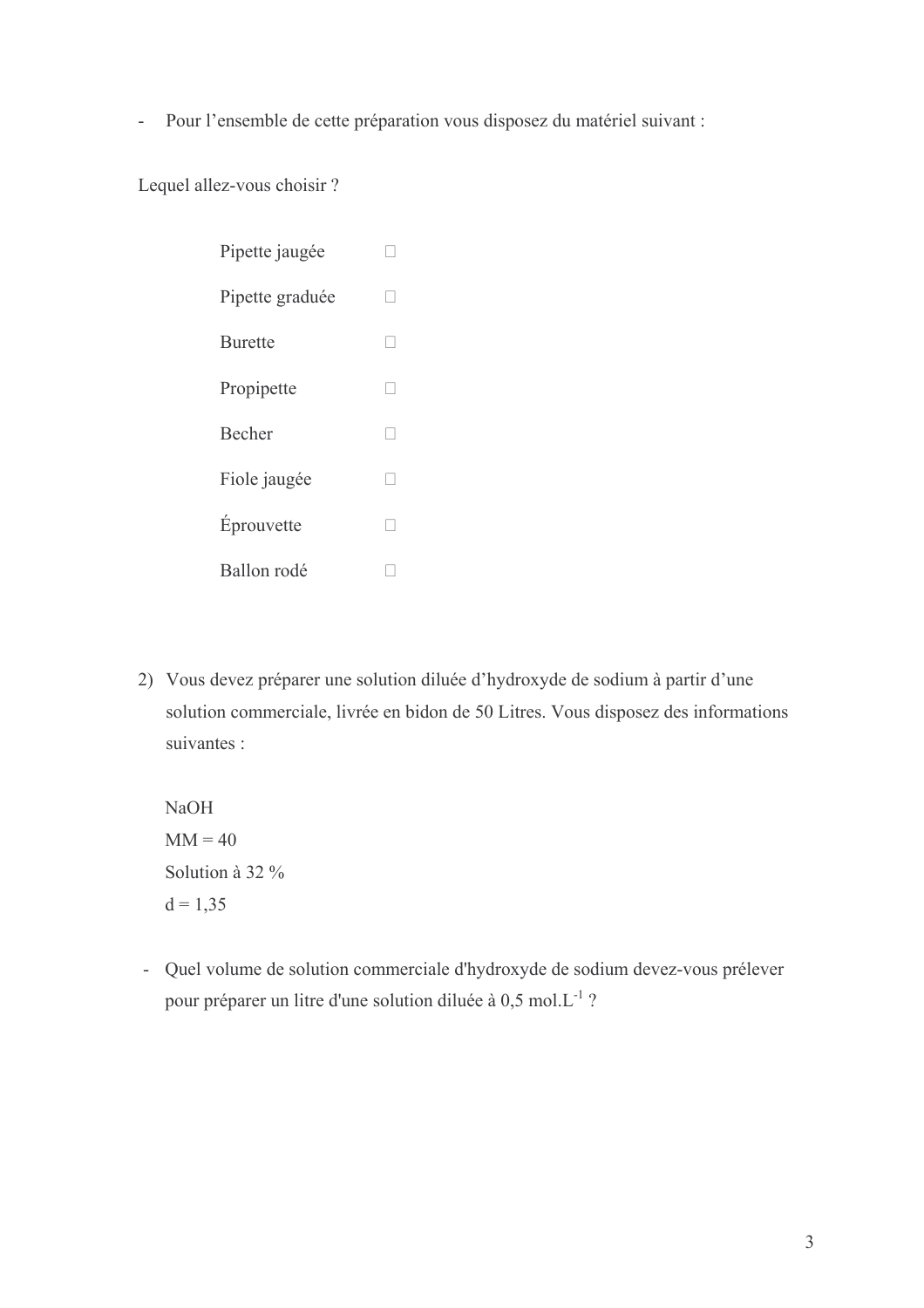### II Chimie générale (18 points)

1) Donner le nom des éléments suivants :

| Ba          | Na |
|-------------|----|
| Sn          | Ag |
| ${\rm Sb}$  | W  |
| $_{\rm Hg}$ | Ca |
| La          | Ar |

2) Donner la formule brute des composés suivants :

Dichlorométhane

Acétate d'éthyle

Acide oxalique

Acide sulfurique

Dichromate de potassium

Sulfate de cuivre penta hydraté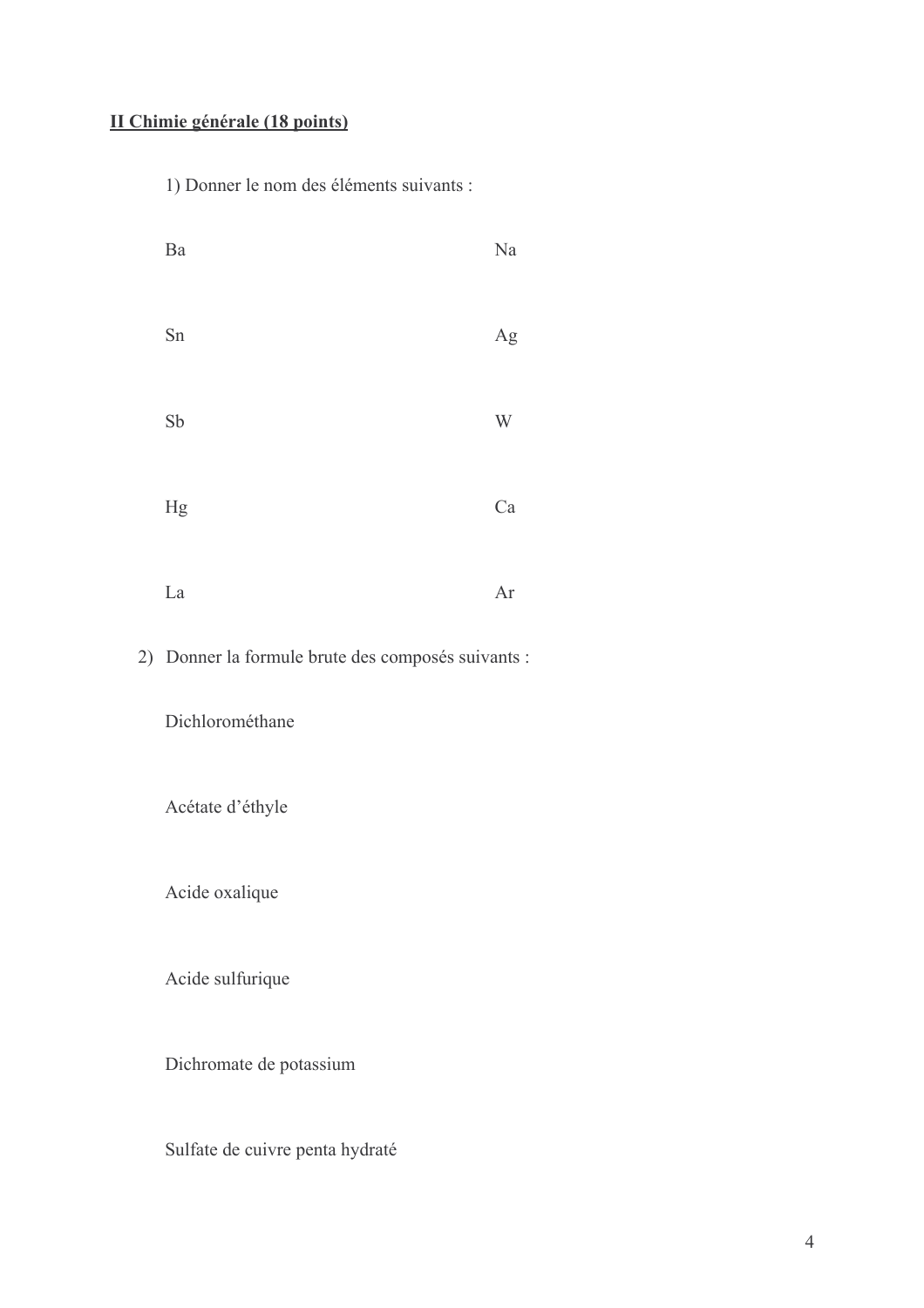3) Quels sont les noms usuels et les formules brutes des composés suivants ?

Hypochlorite de sodium

Formule:

Nom usuel:

Peroxyde d'hydrogène

Formule:

Nom usuel:

Propanone

Formule:

Nom usuel:

4) Équilibrer les réactions suivantes :

| MnO <sub>4</sub>    | $Mn^{2+}$                   |
|---------------------|-----------------------------|
| $NaOH + H2SO4$      |                             |
| $C_4H_{10}$ + $O_2$ | $CO2$ +<br>H <sub>2</sub> 0 |

 $HC1 + CaCO<sub>3</sub>$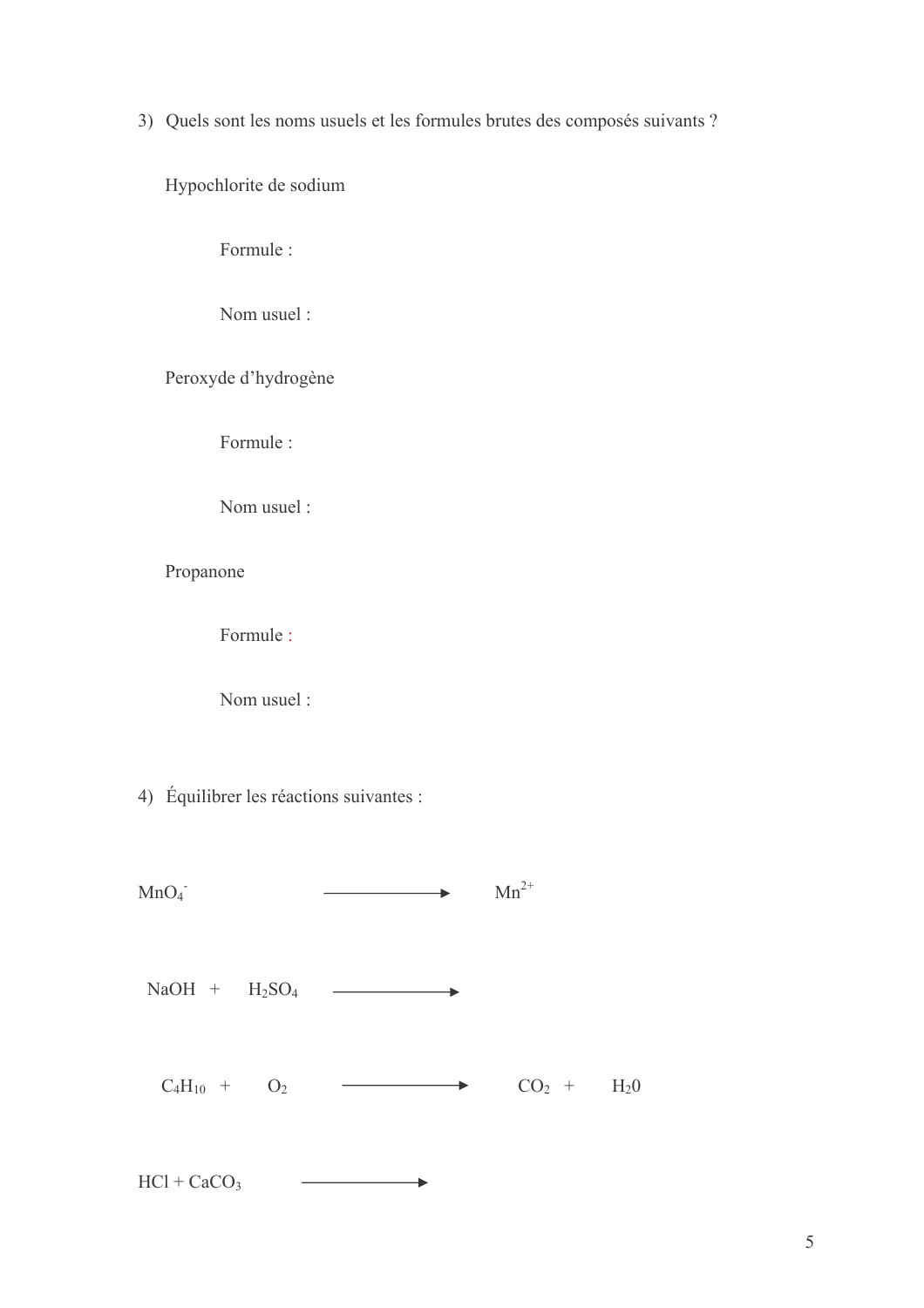## **III Chimie organique (18 points):**

1) Nommer les fonctions suivantes :

$$
\mathop{\sim}\limits_{\mathop{\rule{0pt}{6pt}\rule{0pt}{3pt}}\right.^{H\smallsetminus}}\mathop{\sim}\limits_{\mathop{\rule{0pt}{3pt}\rule{0pt}{3pt}}\limits^{C\hspace{-3pt}}}\mathop{\sim}\limits^O
$$







$$
R\left(\begin{matrix}0\\0\\0\\0\\0\end{matrix}\right)^{R^{n}}
$$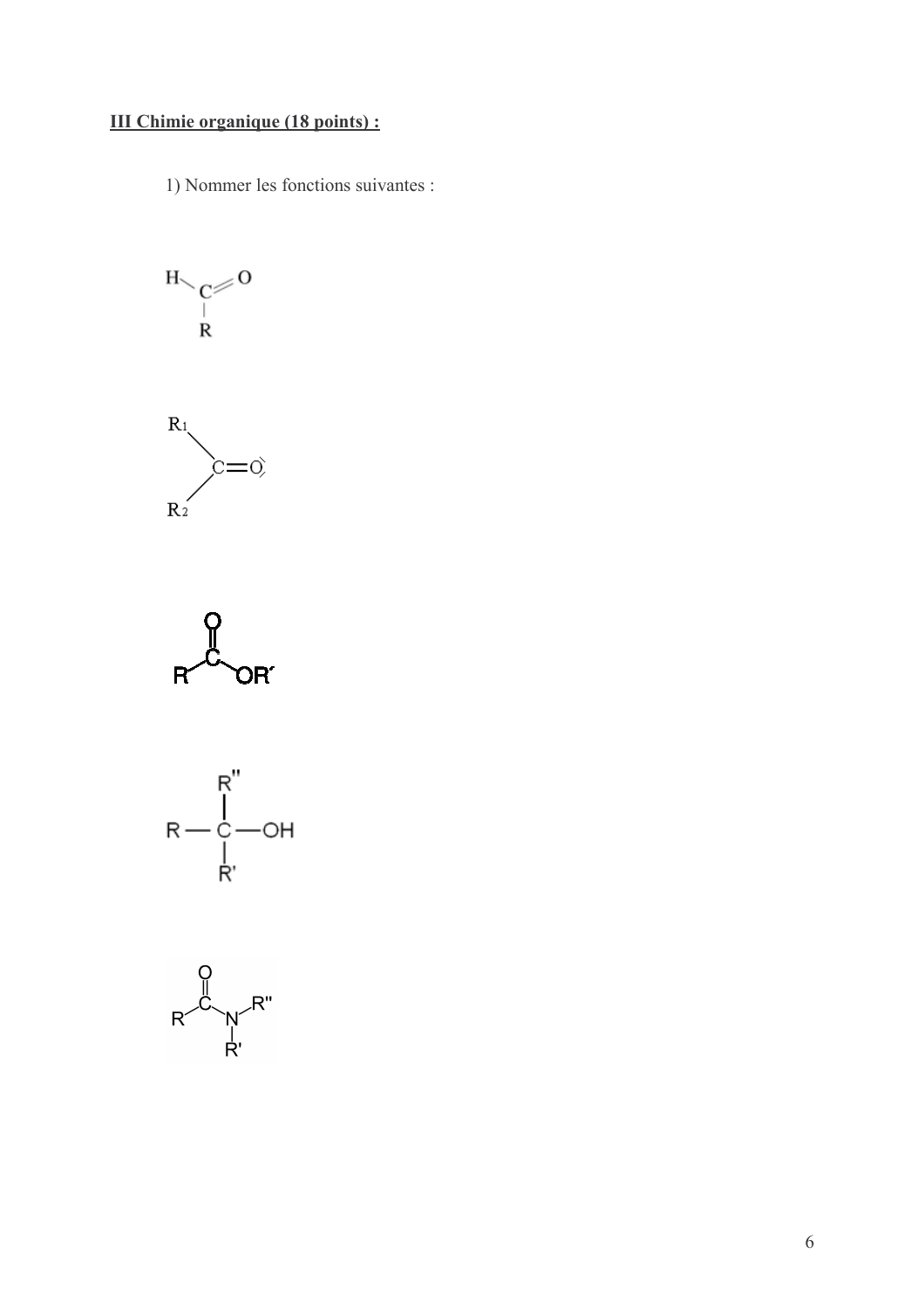

# R-Li

3) Donner les formules développées des produits suivants :

Triéthylamine

Acide 2-hydroxybutanoïque

Cyclohexanone

Toluène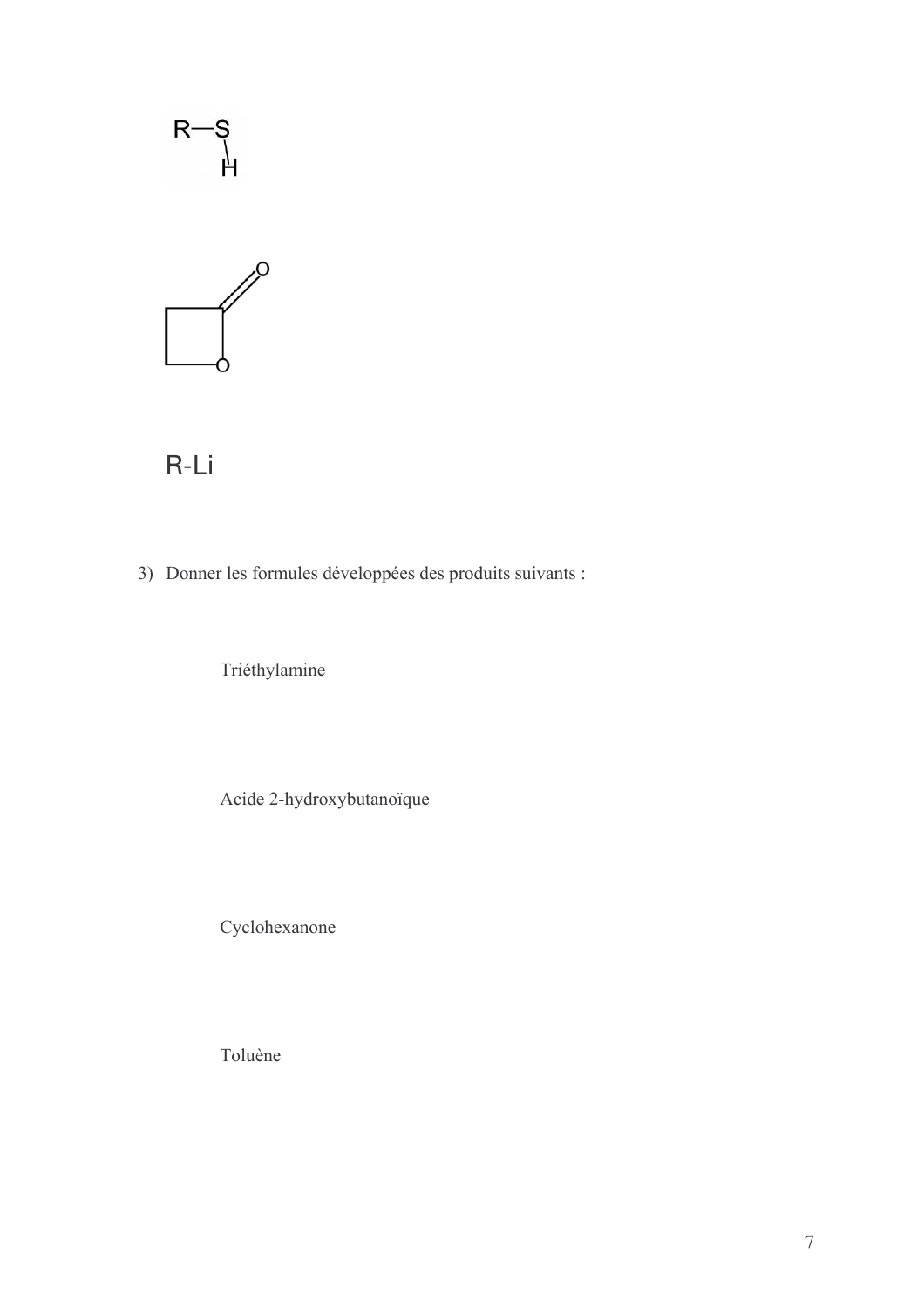3) L'analyse élémentaire d'un composé organique déterminée par spectrométrie de masse donne  $C_3H_6O$ 

 $C: 12,01$   $O: 15,99$  $H: 1,01$ 

- Déterminer la masse molaire de ce composé

- Déterminer la composition centésimale en masse de ce composé

 $% H$ % $C$  $\%$  O

- Plusieurs structures peuvent répondre à cette formule moléculaire. Donnez une représentation de 3 isomères possibles :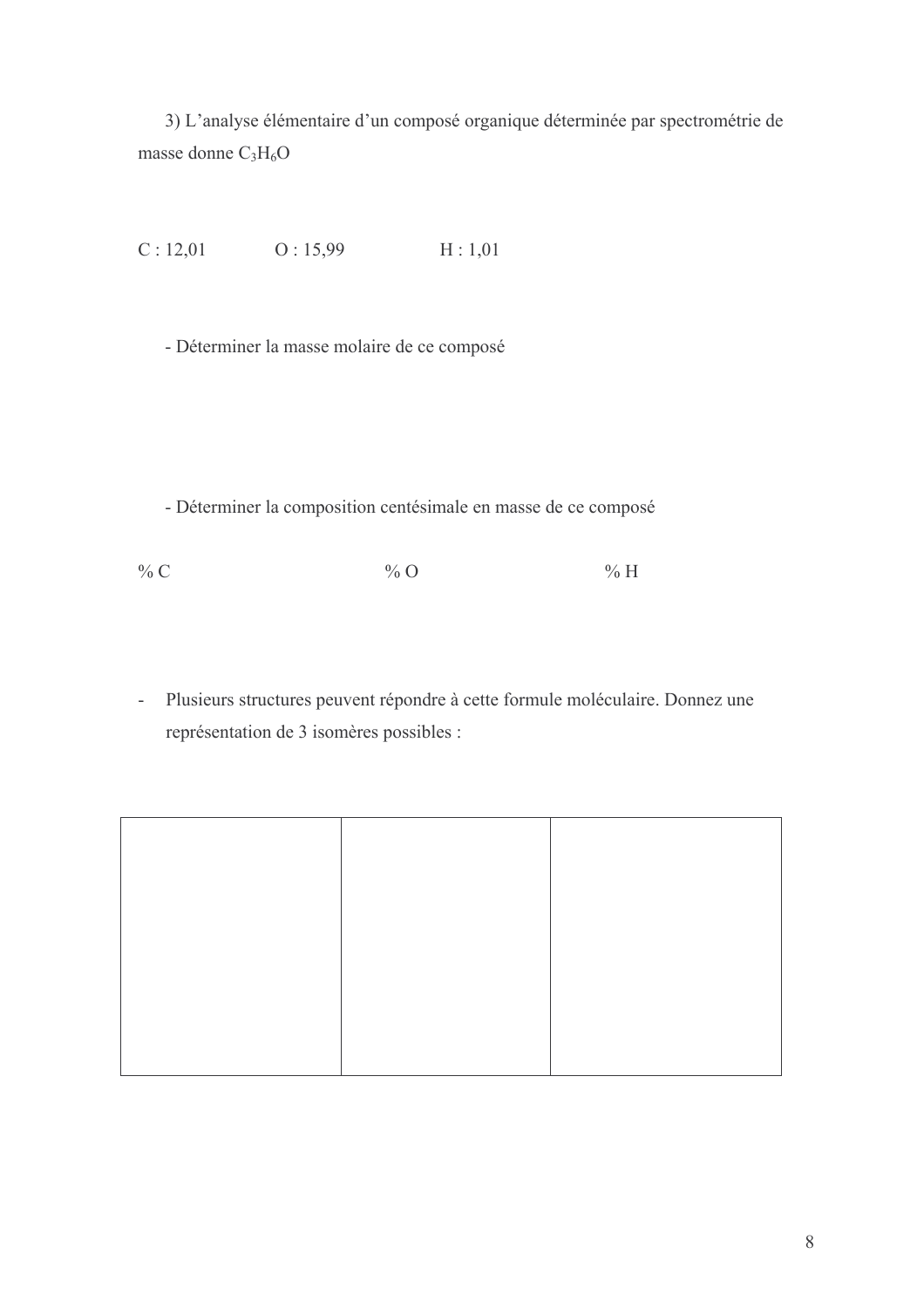## IV Technologie de laboratoire (20 points)

1) Quelle verrerie pouvez-vous sécher à l'étuve ?

| Ballon rodé    | $\alpha$ ui $\Box$      | $non \perp$ |
|----------------|-------------------------|-------------|
| Pipette jaugée | $\overline{\text{out}}$ | non         |
| Erlenmeyer     | $\overline{\text{out}}$ | non         |
| Fiole jaugée   | oui <sup>~</sup>        | non         |

2) Quel code couleur est associé aux gaz suivants ?

|           | Rouge | <b>Brun</b> | Vert | Blanc | Noir |
|-----------|-------|-------------|------|-------|------|
| Hydrogène |       |             |      |       |      |
| Azote     |       |             |      |       |      |
| Hélium    |       |             |      |       |      |
| Argon     |       |             |      |       |      |
| Oxygène   |       |             |      |       |      |

3) Pour obtenir un vide limite de 10<sup>-3</sup> mbar, quel matériel choisissez-vous ?

Une trompe à eau  $\Box$ 

Une pompe à membrane  $\Box$ 

Une pompe à diffusion  $\Box$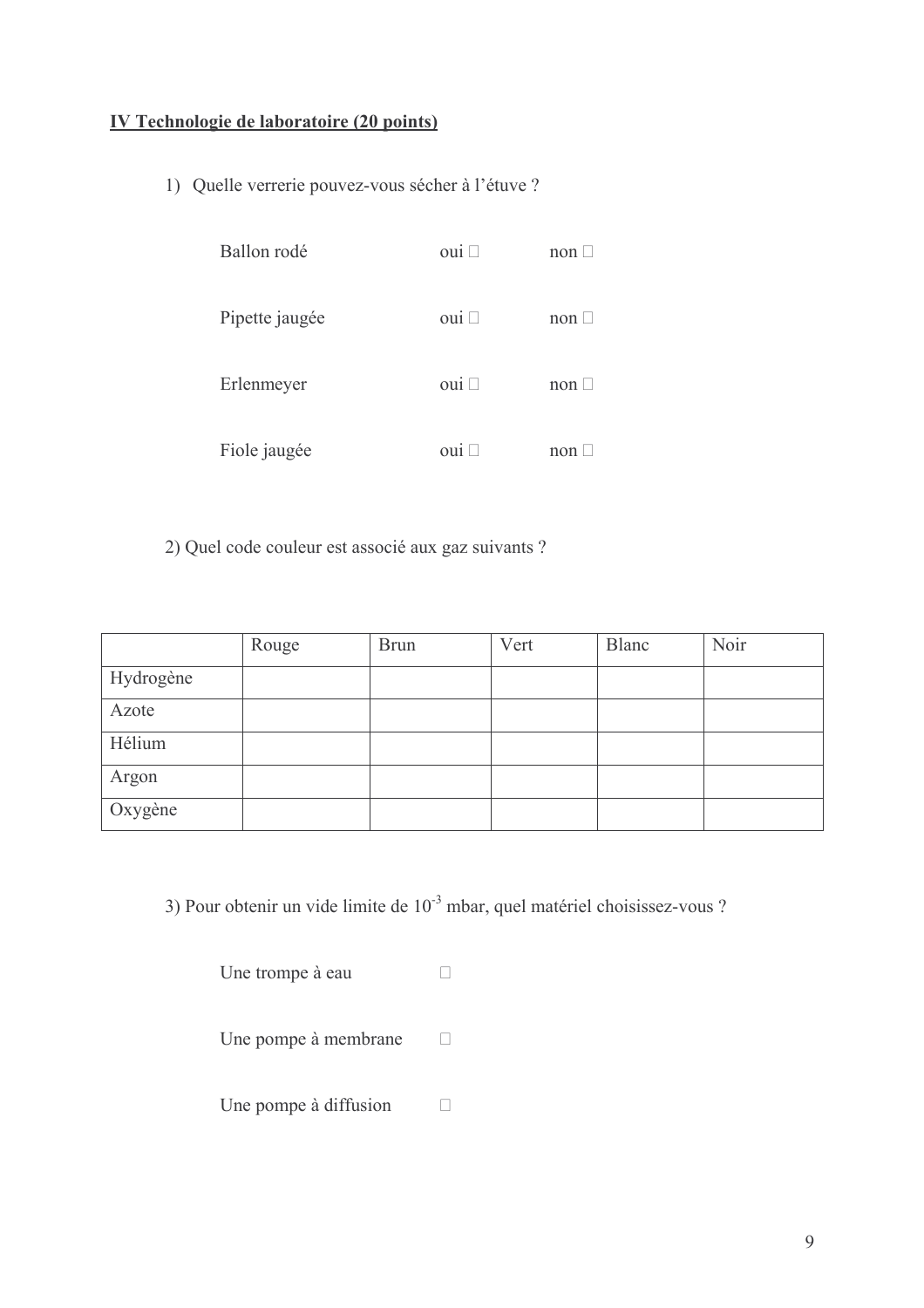## 4) pH mètre

Quelle est la plage d'unité de pH d'utilisation d'une électrode combinée ?

De  $0$  à  $7$  $\Box$ De 7 à 14  $\Box$ De 0 à 14  $\Box$ 

Quelle solution utilisez-vous pour un stockage prolongé de cette dernière ?

5) Faites l'association entre techniques et matériels :

|                   | Colonne de | Buchner | Ampoule à | Fiole de |
|-------------------|------------|---------|-----------|----------|
|                   | Vigreux    |         | décanter  | Kitasato |
| Distillation      |            |         |           |          |
| fractionnée       |            |         |           |          |
| Recristallisation |            |         |           |          |
| Extraction        |            |         |           |          |
| Évaporation       |            |         |           |          |
| Filtration        |            |         |           |          |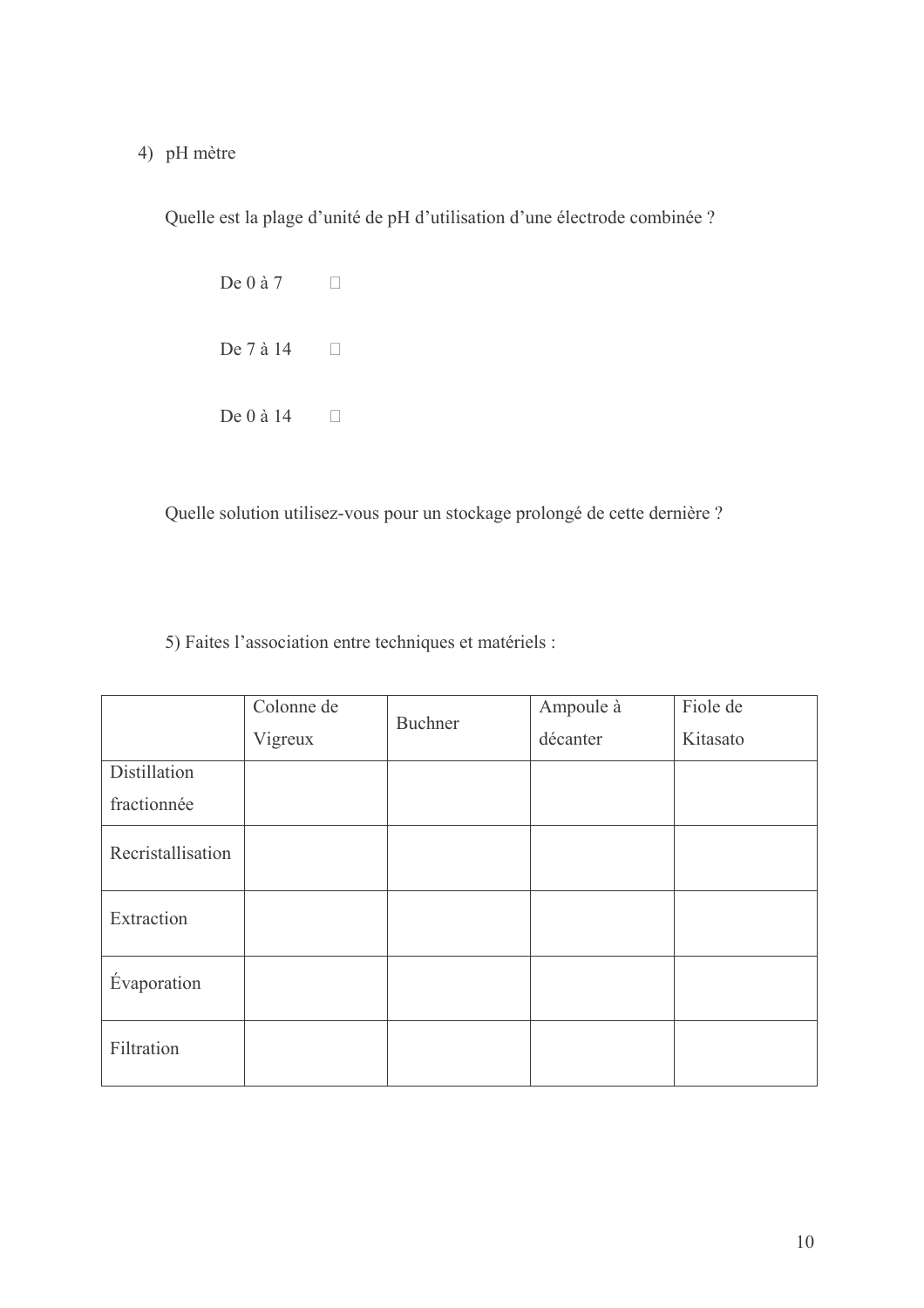6) Donner la définition de la densité pour un liquide :

A-t-elle une unité, si oui, laquelle?

7) Après décantation d'un mélange eau/diéthyle éther la phase organique se trouve :

- $\Box$  Au dessus
- $\Box$  Au dessous
- □ En mélange homogène

8) Après décantation d'un mélange eau/dichlorométhane la phase organique se trouve :

- $\Box$  Au dessus
- $\Box$  Au dessous
- $\Box$  En mélange homogène

#### V Hygiène et sécurité (30 points)

1) Identifier les pictogrammes suivants :



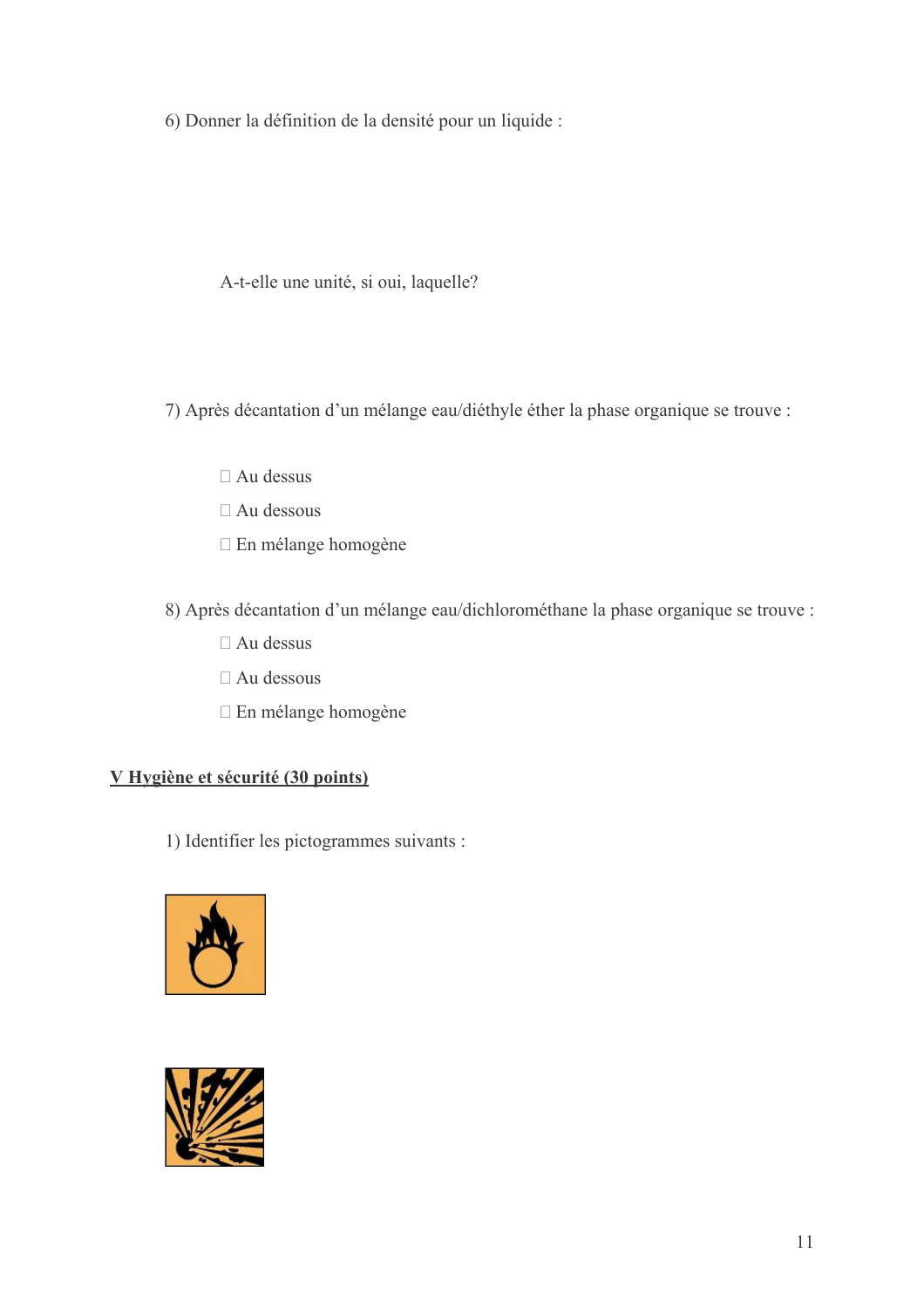









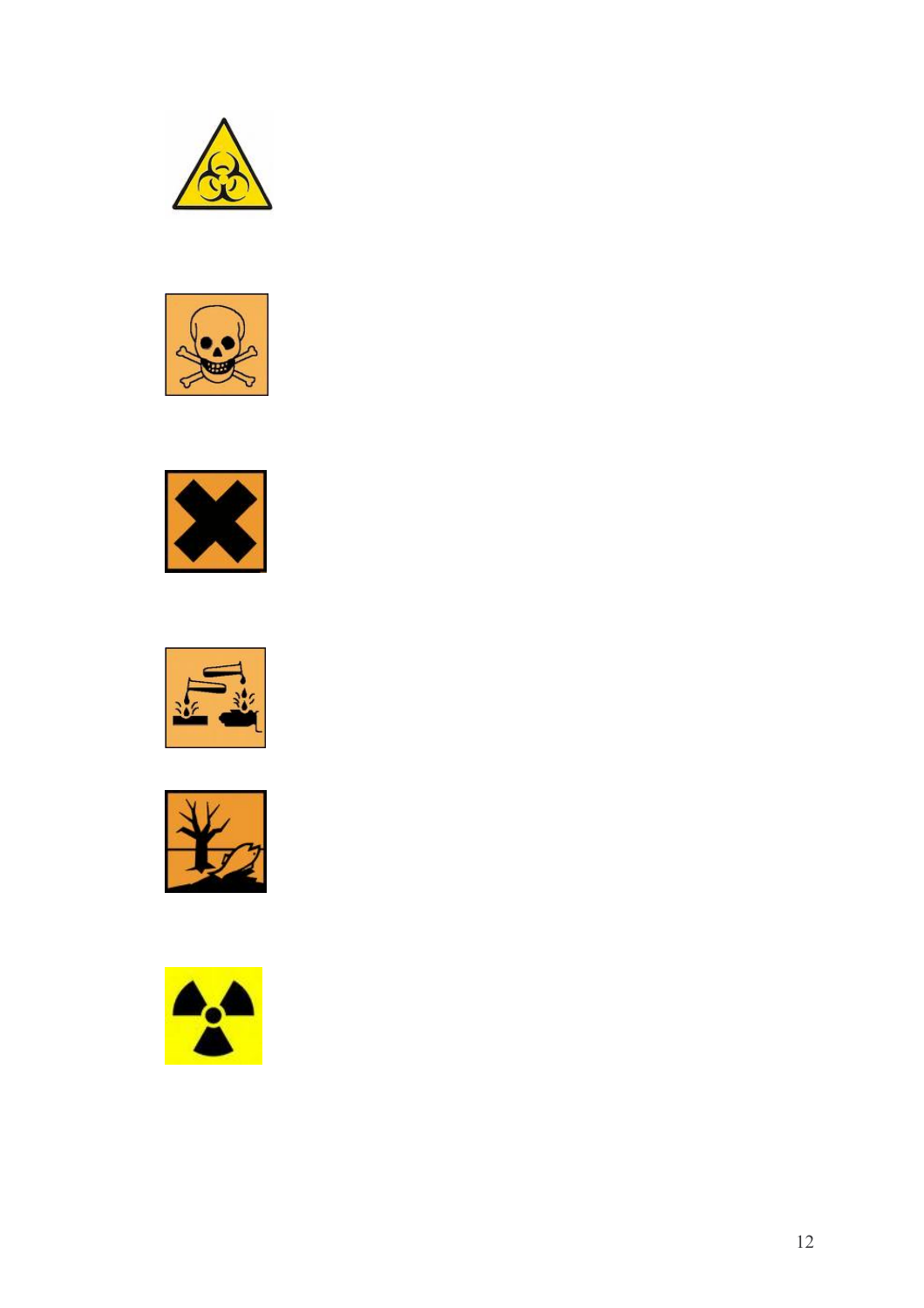2) A-t-on le droit de rejeter à l'évier ?

| L'acétone de lavage                                       | $\overline{\text{out}}$ | $n$ on $\Box$      |
|-----------------------------------------------------------|-------------------------|--------------------|
| Une solution aqueuse de chlorure de potassium             | $\overline{\text{out}}$ | $n$ on $\Box$      |
| Du toluène                                                | oui                     | non                |
| Une solution acide diluée $(10^{-3} \text{ mol.} L^{-1})$ | $\overline{\text{out}}$ | $\text{non} \perp$ |
| Une solution de sel de chrome                             | $\alpha$ ui $\Box$      | $\text{non}$       |

3) Pour diluer un acide concentré on procède en versant l'eau dans l'acide :

| ٠<br>OU <sub>1</sub> | non |
|----------------------|-----|
| , ,                  |     |

4) Peut-on stocker dans la même armoire ?

| Éther de pétrole et chloroforme       | $\overline{\text{out}}$ | non |
|---------------------------------------|-------------------------|-----|
| Solution de soude et du sodium        | $\alpha$ ui $\Box$      | non |
| Acide nitrique et potasse             | $\alpha$ ui $\Box$      | non |
| Peroxyde d'hydrogène et aluminium     | $\overline{\text{out}}$ | non |
| Acide oxalique et acide chlorhydrique | $\alpha$ ui $\Box$      | non |